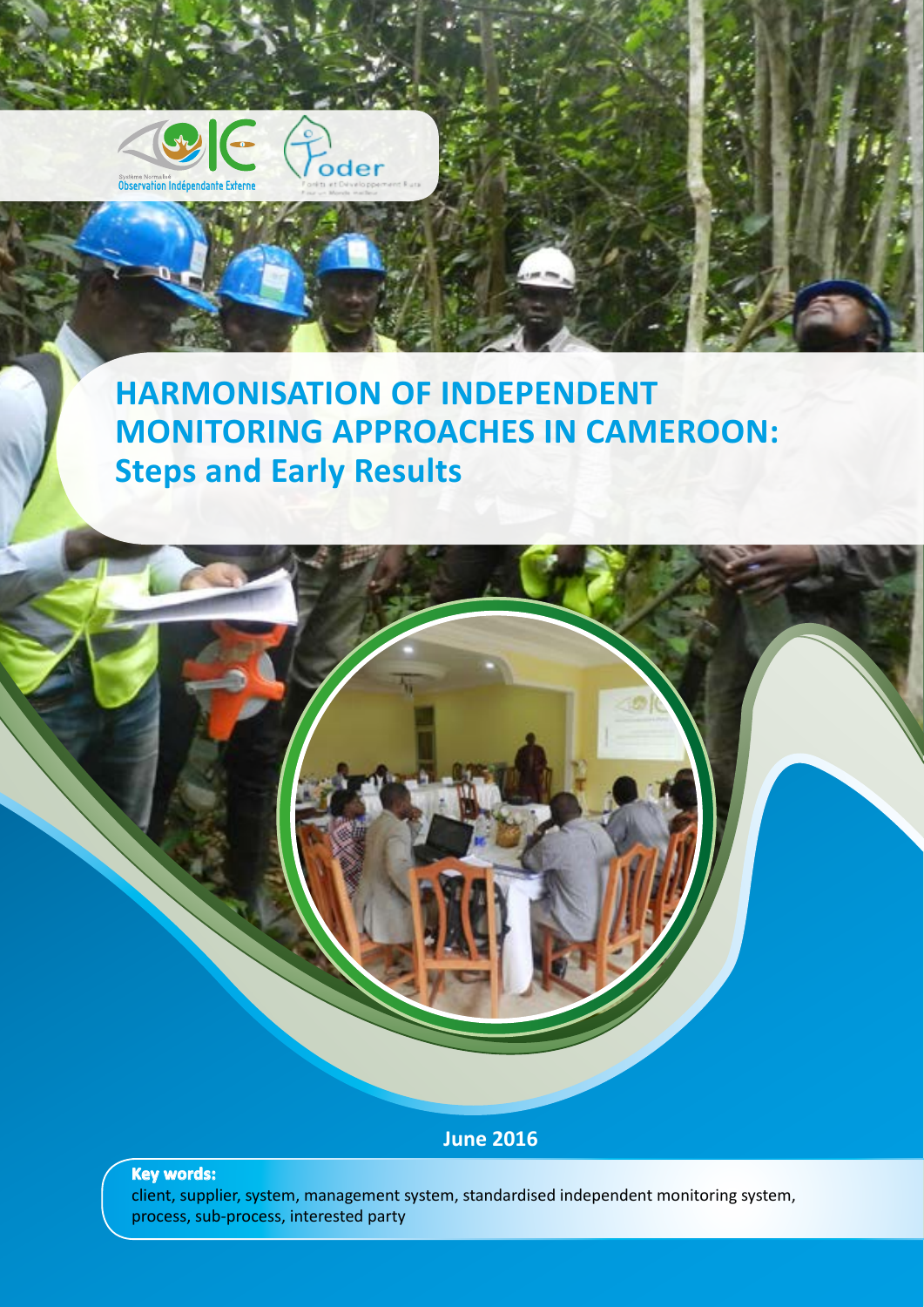**FODER is working towards a more just society, one without marginalization or discrimination, which uses natural resources for sustainable development.**

**Client:** organisation that receives a product and, in the SNOIE, corresponds to all the parties that benefit from system products like: competent administration, donors, private sector, etc.

**Supplier:** organisation that procures a product and, in the SNOIE, corresponds to parties that provide the system with information like: communities, CSOs, donors, private sector, etc.

**System:** set of interdependent as well as interacting elements; it refers to a chain of activity that makes up OIE activities

 **Management System:** system that makes it possible to prepare a policy and objectives as well as to achieve these objectives. It refers to defining an implementation strategy for OIE activities capable of resulting in the implementation of the law

**Standardised external independent monitoring system**: group of civil society organisations that carry out external independent monitoring activities in accordance with a series of requirements based on the ISO 9001:2008 quality standard. These external independent monitoring activities entail collecting and processing factual data on possibly illegal activities and forwarding them to the competent authorities to improve on the effectiveness of control operations and ensure the transparent as well as sustainable management of national heritage resources.

**Process:** set of interdependent or interacting activities that transform inputs into outputs. In the SNOIE, it refers to steering activities, carrying out and supporting OIE activities.

**Sub-process:** subset of interdependent or interacting activities that transform inputs into outputs. It refers to monitoring, verification, communication & lobbying, management, analysis and evaluation, funding and skills.

**Interested Party:** person or group of persons who have an interest in whether an organisation functions or succeeds. In the SNOIE, it refers to CSOs considered as direct interested parties and the competent authority, donors, the private sector and communities considered as indirect interested parties.

**Organisation:** set of institutions and persons with responsibilities, powers and relations. It refers to a company, a firm, a freelancer, an association, or parties or a combination of these respective entities.

Table of Contents 3 Acronyms 4 Introduction 5 Materials and Methods 6 Results 11 Discussion 15 Bibliography 17

## **Definition of concepts**

## **Table of Contents**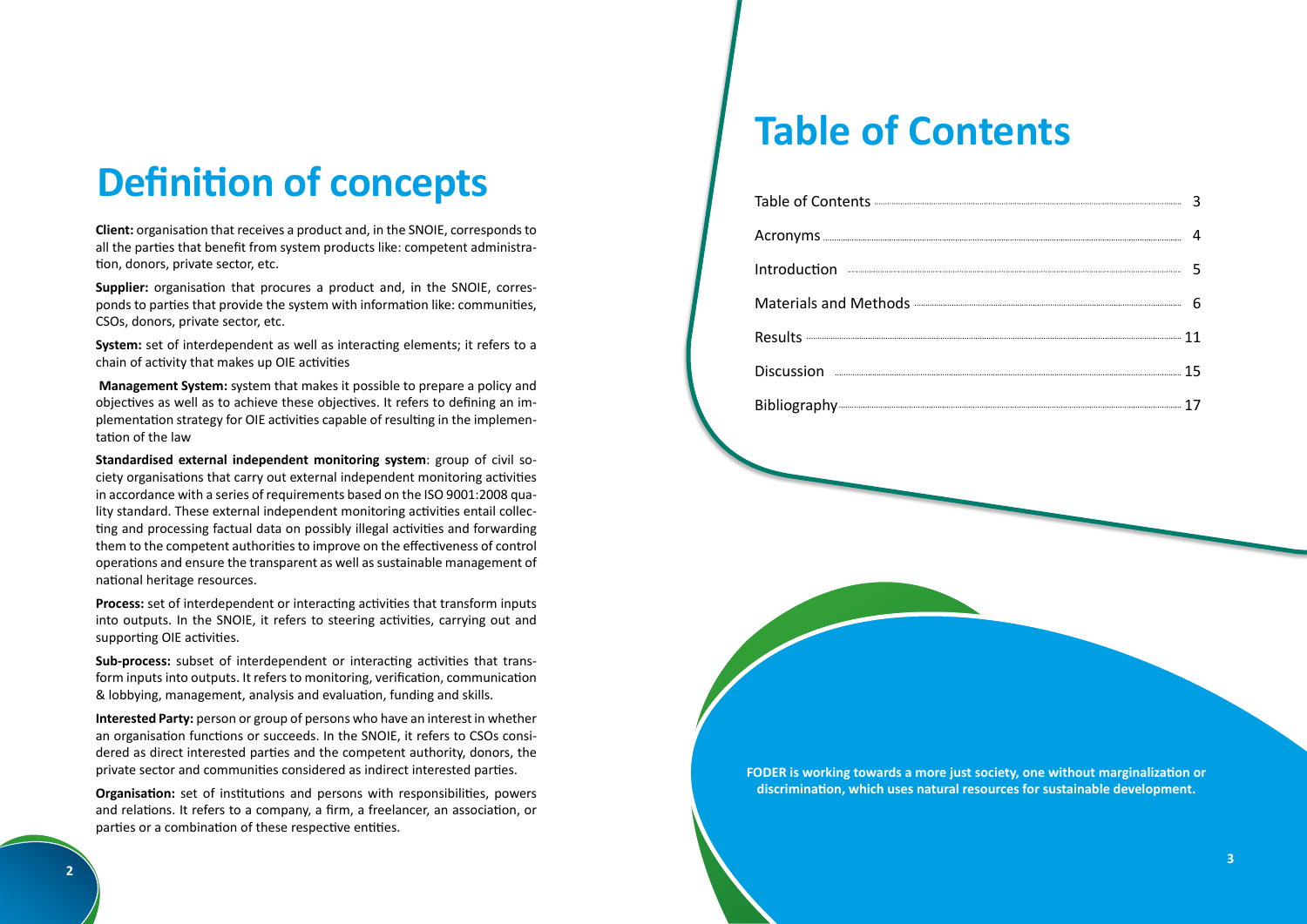

| AJESH <b>MALIBU Self Help</b>                                                                                                                                                                                                        |
|--------------------------------------------------------------------------------------------------------------------------------------------------------------------------------------------------------------------------------------|
| CAFER <b>Manual CAFER</b> 2014 Million Support Centre for Women and Rural Inhabitants                                                                                                                                                |
|                                                                                                                                                                                                                                      |
| Centre for Alternative Local Development                                                                                                                                                                                             |
|                                                                                                                                                                                                                                      |
|                                                                                                                                                                                                                                      |
|                                                                                                                                                                                                                                      |
|                                                                                                                                                                                                                                      |
|                                                                                                                                                                                                                                      |
| FODER <b>Manual Contract Contract Contract Contract Contract Contract Contract Contract Contract Contract Contract Contract Contract Contract Contract Contract Contract Contract Contract Contract Contract Contract Contract C</b> |
|                                                                                                                                                                                                                                      |
|                                                                                                                                                                                                                                      |
|                                                                                                                                                                                                                                      |
| OE-FLEGT2  Project for the Creation of an External and Standardised Independent                                                                                                                                                      |
| <b>Monitoring System</b>                                                                                                                                                                                                             |
|                                                                                                                                                                                                                                      |
| <b>PAPEL Example 2018</b> Support Programme for Livestock Production and the Biodiversity                                                                                                                                            |
| Preservation in Protected Areas in Cameroon                                                                                                                                                                                          |
|                                                                                                                                                                                                                                      |
|                                                                                                                                                                                                                                      |

# **Acronyms Introduction**

**THE STATE OF CAME CONFORM STATE STATE STATE CONFIDENCE (THE THEORY OF THE MAY and October 2010 respectively. This agreement is part of the FLEGT (Fo**he State of Cameroon signed and initialled a Voluntary Partnership Agreement (VPA) with the European Union in May and October 2010 respecrest Law Enforcement Governance and Trade) process, which is aimed at improving forestry governance and the country's competitiveness on international markets. Ratified by the government of Cameroon in August 2011, the agreement officially came into effect on 16 December 2011. It provides for the creation of a Legality Asstretching from Asia into Africa, and later to Latin America. First led by international organisations, it was resumed in various forms by national organisations acting on some occasions as a network (like in Liberia) or in a coordinated manner (like in Cameroon). The independent monitoring led by the civil society grew considerably as from 2010, thanks to the negotiation and signing of partnership agreements relating to the implementation of forestry regulation, governance as well as the trade in timber and timber products (FLE-GT VPA) between timber-producing countries and the European Union (EU) IFM initiatives are mostly spearheaded by national or local civil society organisations (CSOs).

surance System (LAS) that will make it possible to guarantee the legality of timber or timber products from Cameroon. As part of the VPA, the credibility of the LAS is hinged on the effectiveness of the traceability system, independent auditing, and the Independent Forest Monitoring (IFM), which regularly produces considerable information for forestry control and compliance with legality. Independent monitoring has been applied in the forestry management sector since the 1990s. During this period, the objectives of Independent Forest Monitoring (IFM) were to investigate procedures for the award of logging permits, monitor activities carried out in tropical countries by major international European multinationals as well as expose the illegal practices and corruption affecting international trade in tropical timber. At the end of the 90s, these objectives turned into the improvement of credibility in the forestry sector, through increased transparency and the independent identification of systemic flaws in forestry governance**<sup>2</sup>** . The maiden mission for formal independent monitoring was conducted in 1999 by Global Witness in Cambodia. IFM progressively extended, In fact, for over five years now, Cameroonian CSOs and local communities play an active role in independent monitoring by cooperating with local communities to conduct independent monitoring operations and denounce potentially illegal forestry activities in order to inform competent authorities and other interested parties. These operations are considered essential to ensure effective monitoring of forestry governance. They go beyond the mere monitoring of compliance with forestry regulation to monitoring other aspects of forestry governance, notably compliance with social obligations in logging concessions**<sup>2</sup>** and balance between the sanctions meted on various offenders. However, it has been noted that several intervention approaches are used by IFM CSOs, both with regards to information collection, management and sharing, as well as the management of the relation with the state institutions tasked with forest management. It is against this backdrop that the idea to harmonise approaches and tools, as well as create a system based on

**<sup>1</sup>**  *Duncan Brack and Claudine Leger, A review of independent monitoring initiatives and lessons to learn, September 2013* **2** *David Young, Independent Forest Monitoring in Africa : updated 2016 (draft), May 2016*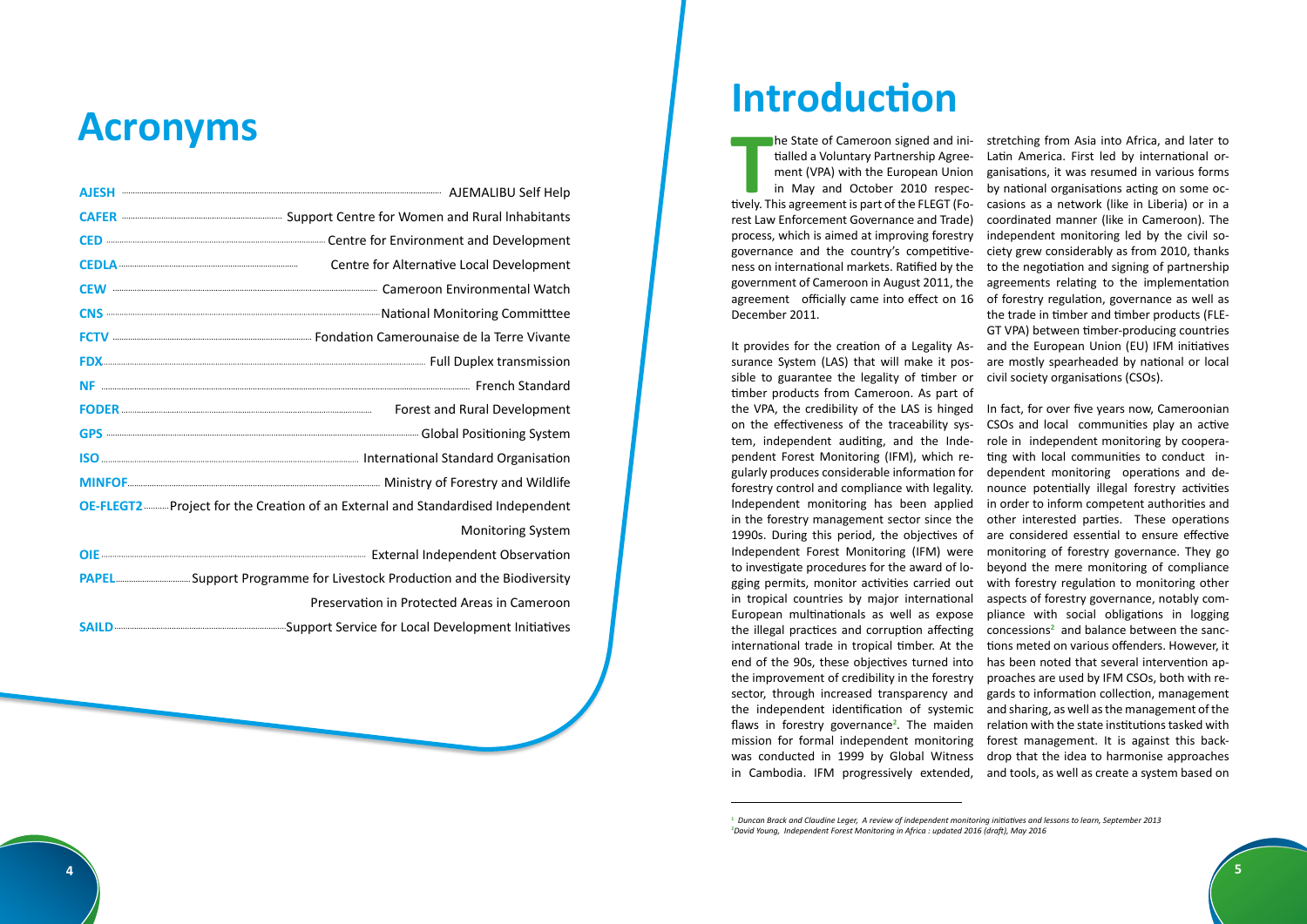the mastery of the process to collect, process and produce information on natural resource use, was born. The key question knows how information produced by this system? Who can the direct actors of this system be? Which tools should be used to produce the information processed by the system?

and reinforcing post-exposure lobbying prove

to guarantee the reliability and credibility of creating a Standardised External Independent Developing harmonised methodological tools as contribute to transparent natural resource to be indispensable to strengthen the effectiveness of the External Independent Monitoring (OIE) conducted by CSOs. The purpose of Monitoring System (SNOIE) is to reinforce and formalise the strategical and operational framework of the OIE to transform it into a more reliable and credible mechanism as well management.

**THE CONFIDENTIFY CONTROLLED STATES CONFIDENTIFY**<br> **THE STANDARD STANDARD STANDARD STANDARD STANDARD STANDARD STANDARD ISO 9001: 2008 standard (a) which is a certio** arrive at the development of the standardised external independent monitoring system based on the ISO standard**<sup>3</sup>** , the material used was the fiable standard to which was added the FD X 50 – 176 standard (b), the ISO 9004: 2004 standard (c) which are support tools for the proper use of the certifiable standard and the NF 50 – 160 standard on the guide for drafting a quality manual (d).

## *Materials*

### *a. The ISO 9001 :2008 standard on quality management*

LThis international standard spells out the requirements relating to the System for quality management when an organisation**<sup>4</sup>** must proof its ability to regularly supply a product**<sup>5</sup>** consistent with customer requirements as well as legal and regulatory requirements. On another hand, it is intended to increase

customer satisfaction through the effective implementation of the system, including the processes for continuous improvement of the system and ensuring compliance with customer requirements as well as applicable legal and regulatory requirements.

Given the multiplicity of approaches used in OIE activities, the creation of a organisation or system that controls these activities and which is hinged on the ISO 9001 : 2008 standard must enable the identification of interested parties and comply with customer as well as legal requirements.

## *b. The FD X 50 – 176 standard on process management*

The process approach firstly entails giving an account of the functioning of the activities of an organisation based on the process concept, set of interdependent activities with

## **Materials and Methods**

an end, for example develop a product or a service, prepare an offer, provide resources, etc. This results in the organisation being modelled to function like a system or a network of processes interacting. The customer**<sup>6</sup>** , whether external or internal, is at the centre of the process concept : this means, on one hand, the added value provided to customers, which guarantees the effectiveness of the process, and, on another hand, the optimisation of resources used that make it more efficient, contributing as such to the improvement of global competitiveness.

Once the organisation is "modelised"in the process network, it is possible to breakdown the general objectives established by management into special objectives for each process, defining as such the contribution of each to the global aim. The attainment of these objectives, whether general or special, is measured or checked using indicators often gathered in dashboards, which enable, notably an understanding of reality and trends, and help management make decisions based on factual data. This international standard encourages self-evaluation as a key tool for the review of an organisation's maturity, covering its leadership, strategy, management system, resources and processes in order to identify the strengths and weaknesses, as well as opportunities for improvement and/or innovation. *d. The NF 50 – 160 standard on the guide for drafting a quality manual*

balanced manner. Sustainable performances can be realised through the effective management of the organisation, the environmental awareness of the organisation, apprenticeship and through the proper implementation of improvement and/or innovation principles.

As part of the OIE, this standard is intended to ensure the sustainable performance of the system over the short, medium and long term. The OIE system build around this standard is intended to preserve the global performance of activities carried out by the direct actors of the system that the CSOs are, so as to impact independent monitoring activities.

*c. The ISO 9004 : 2009 standard on the management of the sustainable performances of a organisation – quality management approach.* This international standard provides guidelines, which enable an organisation to realise sustainable performances in a complex, demanding and constantly-evolving environment, through a quality management approach. An organisation realises sustainable performances when it can fulfil the needs and expectations of its customers as well as other interested parties, over the long term and in a It is worth recalling that a quality manual is a document that spells out the quality policy and describes an organisation's quality system. The drafting of this document complies with some principles laid down by the ISO 9001: 2008 standard. This guide for drafting quality manuals must enable an organisation enumerate and describe all the provisions relating to its quality policy and its implementation in order to give confidence to internal and external customers**<sup>7</sup>** . As regards OIE activities, the quality manual will have to display all the measures taken beforehand by all the CSOs to satisfy the interested parties working based on the system,

*<sup>3</sup> David Young, Independent Forest Monitoring in Africa : updated 2016 (draft), May 2016 4 International Standard Organisation*

*<sup>5</sup> Set of institutions and persons with responsibilities, powers and relations*

 *<sup>6</sup>Customer: organisation or person who receives a product or service 7 Quality policy: document that spells out the orientations and intentions of an organisation with regards to the production of a quality product.*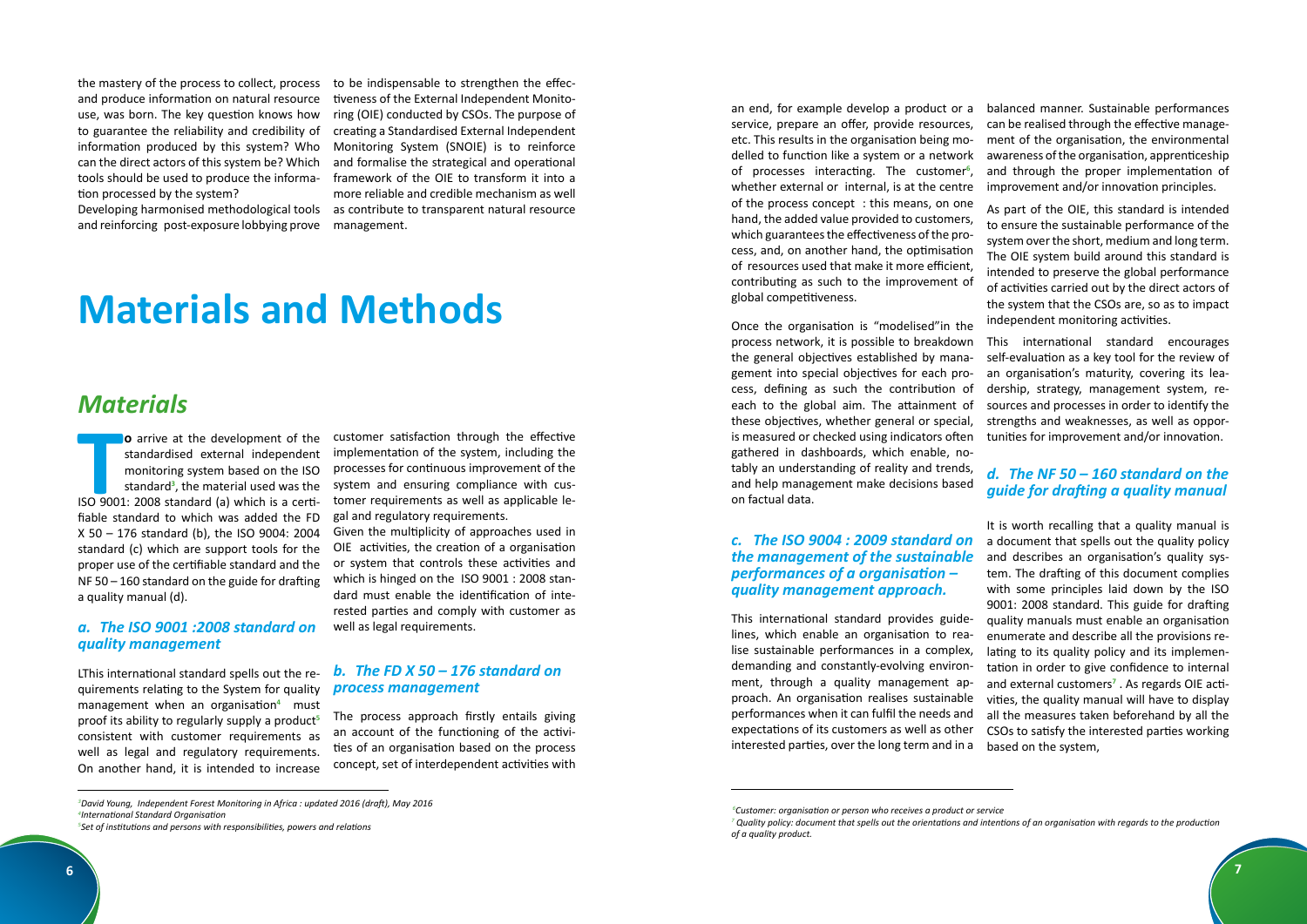

## *Methods*

**I**<br>**I**<br>**I**<br>**I**<br>**I** n continuation with the matériels used to design the SNOIE, the project team used review (1), consultation of interested parties (2), training (3), testing (4) and auditing of the system (5).

## *1. Literature Review*

Since external independent monitoring is an activity that dates back to 2010, the SNOIE was designed based both on the experience of several local and<sup>8</sup> and international organisations**<sup>9</sup>** that carried out activities in various phases and types of independent monitoring operations conducted in Cameroon. Literature review, which is a highly important aspect in the design and even development of any system, made it possible to go through most documents on the matter. Proceeding from international instruments ratified by Cameroon, including national laws for OIE, it was possible to establish the legal foundations of External Independent Monitoring (OIE) and be sure about its legitimacy. In continuation with the exploration of documents, it is worth pointing out that this exercise made it possible to record most organisations (national and internationals) that have explored the issue in order to be better informed about the various interested parties**10** discovered after the OIE.

a series of methods made up of literature Quality Management System, which deals the consultation of interested parties was to comply with the 1st and 3rd principles of the with the *"Customer Orientation"***12**and the *"Involvement of interested Parties"*. With



## *2. Consultation of interested parties*

Based on the documentation relating to the SNOIE**11**, which the International ISO 9001: 2008 standard is, products from this system must be able to satisfy identified targets on the condition that the said targets are included in the production process. The goal sought in

the identification of the various interested parties revealed after the literature review, it is worth pointing out that the consultation of these parties first of all made it possible to understand the needs and expectations of the interested parties of the system. It later made it possible to analyse these needs and expectations so as to direct the quality expected from each of the parties; and finally develop a targeted communication strategy towards each party depending on the expectations identified.

### *3. Training of CSOs*

Considered as the final step in the development of the system, training the preselected organisations to the use of the procedures manual and the designed tools was seen as one of the main activities of OE-FLEGT 2 project. The aim was to build the capacities of the identified organisations in the appropriation of the documentation booklet on stan-

![](_page_4_Picture_14.jpeg)

- Raising awareness about main concepts, OIE and Quality Management System (QMS);
- Raising awareness about QMS principles and explaining their relevancy
- Distinguishing between forestry control of independent monitoring and that of independent audit;
- Using operating procedures related to OIE and know how to apply them
- Efficiently using data collection tools (GPS, digital camera, meter, forms);
- Recognising between illegal / irregular · Detecting potential inconsistencies cases

![](_page_4_Picture_22.jpeg)

dardised external independent monitoring. Other objectives to achieve by the end of this training include: After the formation of CSOs, the testing the system was the next logical step applied to SNOIE methodology. The activity was to carry out the pilot testing phase of the operationalisation of the standardised external independent monitoring system through: a) selecting local and national CSOs for system testing, b) preparing and fulfilling field missions, c) preparing and fulfilling verification

- Describing the steps for the documentation of illegal/irregular cases;
- Structuring an OIE report.

## *4. Test of the SNOIE*

![](_page_4_Picture_27.jpeg)

missions, and d) carrying out advocacy activities targeting MINFOF, NMC and media. The targeted objectives include:

- between the quality of reports made and those awaited;
- Evaluating compliance with specified requirements (ISO Standard 9001 VERSION 2008);
- Verifying the proper compliance with the designing steps, but also clients' behaviour and expectations.

**<sup>8</sup>** *The national organisations that have carried out External Independent Monitoring activities in Cameroon are : FODER, CED, FCTV, CEW, CAFER* **9** *The international organisations that have carried out External Independent Monitoring activities in Cameroon are : REM, Global Witness* **<sup>10</sup>** *The various interested parties discovered after OIE activities are: administrations, the private sector, technical and financial partners, media organisations, civil society organisations, etc.*

**<sup>11</sup>***Standardised System for External Independent Monitoring*

**<sup>12</sup>***According to ISO 9001: 2008 standard, bodies depend on their customers. Consequently, it is therefore safe to assume that they understand present and future needs, that they meet their requirements and that they strive to exceed their expectations.*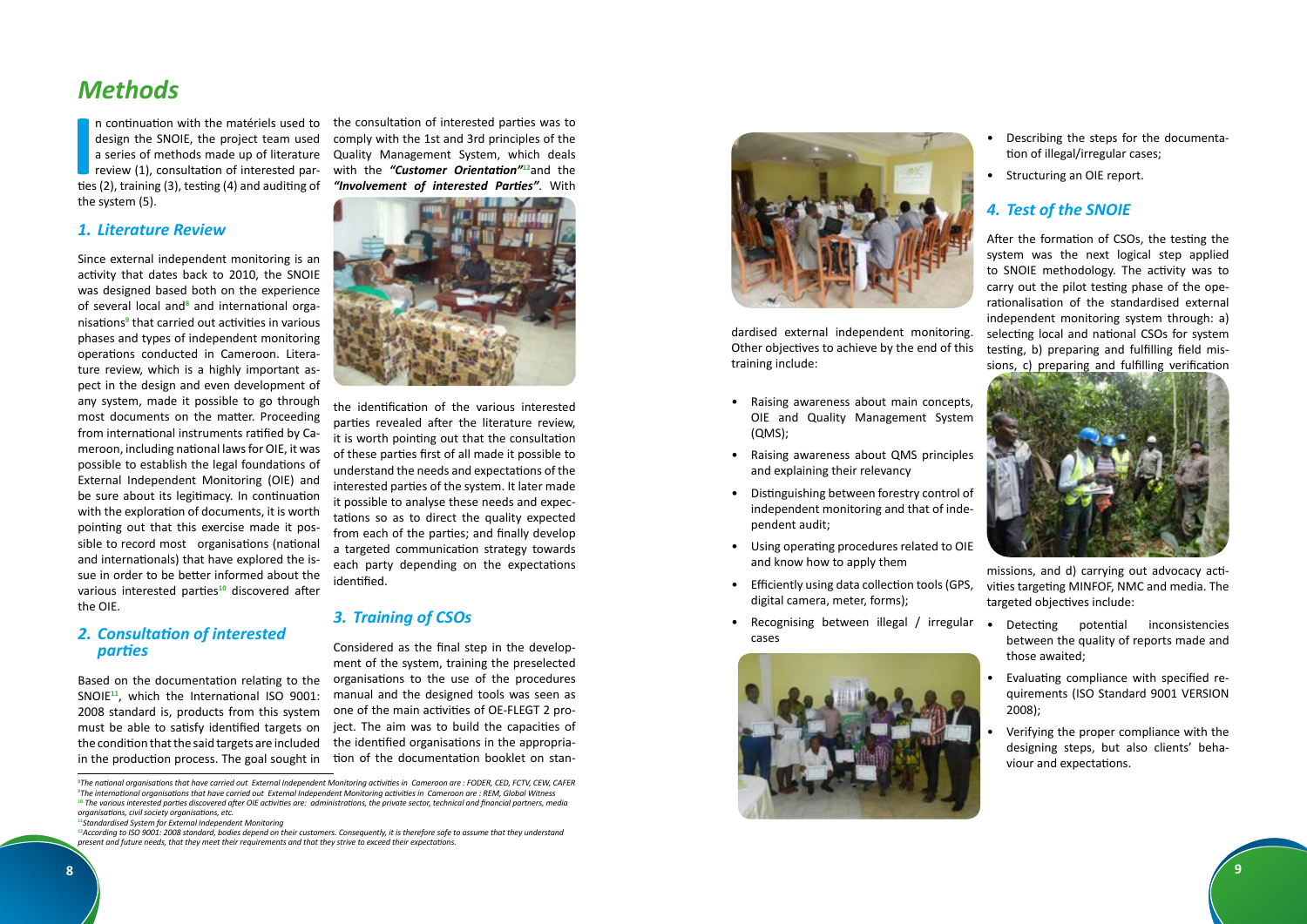|                         |             |  | Observation Indépendante Externe<br><b>MANUEL QUALITE</b> |                                  |
|-------------------------|-------------|--|-----------------------------------------------------------|----------------------------------|
|                         |             |  |                                                           |                                  |
|                         |             |  |                                                           |                                  |
|                         | Rédectional |  | <b>Weitficateur</b>                                       |                                  |
| <b>HOUSING HAVALENE</b> |             |  | <b>NUOVED TIMES Ratings</b>                               | Approbateur<br>TCHEM-OM Milaclan |
|                         |             |  |                                                           | 织物                               |

### *5. SNOIE Operations Audit*

Modeled on the International Standard ISO 9001: 2008, the SNOIE development is expected to ultimately carry out an operation audit in order to assess its state of compliance with the chosen standard. Note that the audit is the final stage of the implementation process of quality policy. This activity had several objectives. Firstly, it was aimed at detecting

and documenting possible flaws that may undermine the credibility of OIE reports or at limiting the positive impact of the governance system. Secondly, it was intended to assess its compliance with the requirements of the ISO Standard. Thirdly, the purpose was to verify whether the system's behavior meets the expectations of its main customers.

esults obtained in the<br>SNOIE can be divided<br>into two phases: the<br>design and develop-<br>ment phase of the system on SNOIE can be divided into two phases: the design and development phase of the system on one hand and the deployment phase on the other hand. After spending more than fifteen (15) months designing and developing the system whose operation mechanism is closely based on the customer-supplier-model<sup>13</sup> ,several results can be noticed: namely the system quality policy, the quality manual, the procedures manual, which explain the normal functioning of SNOIE, people trained on standardized OIE, the OIE missions carried out by the partners, follow-up missions by the coordination of this system and the visibility developed around this system.

## **Results**

The SNOIE quality policy is a document that outlines the predispositions taken by a structure or organization to satisfy its interested parties in terms of Quality Assurance**<sup>14</sup>** through products and services. It is part of the organization's general policy. It is an explicit desire of management that is synonymous with everyone's commitment. This quality policy is illustrated by the system's broad objectives, the needs and expectations of interested parties, and the company objectives in

- Satisfaire durablement les exigences et attentes de nos parties prenantes ;
- Améliorer l'efficacité et la performance des processus relatifs à l'OIE ;
- Développer les compétences du personnel du SNOIE ;
- » Développer un partenariat efficace et durable avec nos four

Nous sommes convaincus qu'en gardant collectivement et fermement le cap, nous pourrons améliorer de manière efficiente la qualité de nos interventions au bénéfice d'une société plus juste et équitable

e Système Normalisé d'Observation Indépendante Externe (SNOIE) a pour ambition de s'affirmer au Cameroun et au-delà, comme une démarche pionnière dans l'arrimage de l'observation indépendante externe (OIE) aux exigences d'un système de management e Système Normalisé d'Observation Indépendante Externe (SNOIE) a pour ambition de s'affirmer au Cameroun et au-delà, comme une démarche pionnière dans l'arrimage de l'observation indépendante externe (OIE) aux exigences d' du développement durable.

De ce fait, le système met l'accent sur un manuel des procédures décrivant les processus d'OIE dont les principaux sont : l'observation, la vérification, la communication, le lobbying et l'audit du système.

The quality manual sets out the quality policy and quality system elements in accordance with this policy and the defined quality objectives, and, if applicable, the chosen reference system(s). In its development strategy, the SNOIE follows the principles and guidelines of the ISO standard to demonstrate all the provisions which the system intends to use to obtain quality products on a continuous or permanent basis.

Pour atteindre cette ambition, et assurer la recherche permanente d'amélioration, ce système s'appuie sur les exigences de la norme ISO 9001 : 2008 et vise à satisfaire les attentes des principales parties prenantes (administration, partenaires techniques et financiers, secteur privé, société civile, communautés locales et autochtones. ) à la gestion des biens publics.

Le SNOIE a pour objectifs prioritaires de :

La qualité dans le SNOIE devra dépasser le stade de concept et devenir un état d'esprit, une nouvelle culture organisationnelle et managériale. Toutes les activités du système sont donc concernées par cette démarche pour laquelle nous demandons à chaque organisation concernée, l'implication effective nécessaire pour mettre en œuvre le système en appliquant sans réserve les dispositions décrites dans le manuel qualité et les procédures opérationnelles qui le complètent.

A cet égard, un Responsable Qualité (RQ) est désigné au sein de la Coordination pour assurer le bon fonctionnement du système de management mis en place de manière participative. Autant que nos moyens le permettront, nous lui fournirons les ressources nécessaires pour garantir l'efficacité, l'amélioration continue et la pérennité de notre système de management de la qualité.

Au moins une fois par an, cette politique de management sera revue et si nécessaire actualisée à l'occasion des revues de Coordination. Elle sera communiquée à toutes les personnes ou organisations impliquées par toutes les voies nécessaires et utiles.

Je m'assurerai de sa bonne compréhension, de sa mise en œuvre et de son entretien à tous les niveaux du système.

![](_page_5_Picture_5.jpeg)

**Le Coordonnateur du système, Rév : 01 Septembre <sup>2015</sup>**

Fait à Yaoundé, le 11 Septembre 2015

### terms of quality.

The primary interest of the SNOIE's design and development is to reconcile the external independent observational approaches, which is an activity carried out by the civil society. The procedures manual of this standardized system put in place fulfils several objectives. Some of them are:

- Providing a formal framework for the implementation of technical operations to comply with quality management principles;
- Making staff aware of the responsibilities in the performance of respective tasks by precisely defining positions and related functions;
- Making the staff more productive through improved efficiency by optimizing information circuits (circulation of documents);

![](_page_5_Picture_32.jpeg)

<sup>&</sup>lt;sup>14</sup> Quality Assurance: part of quality management focused on providing confidence in the fact that quality requirements will be met.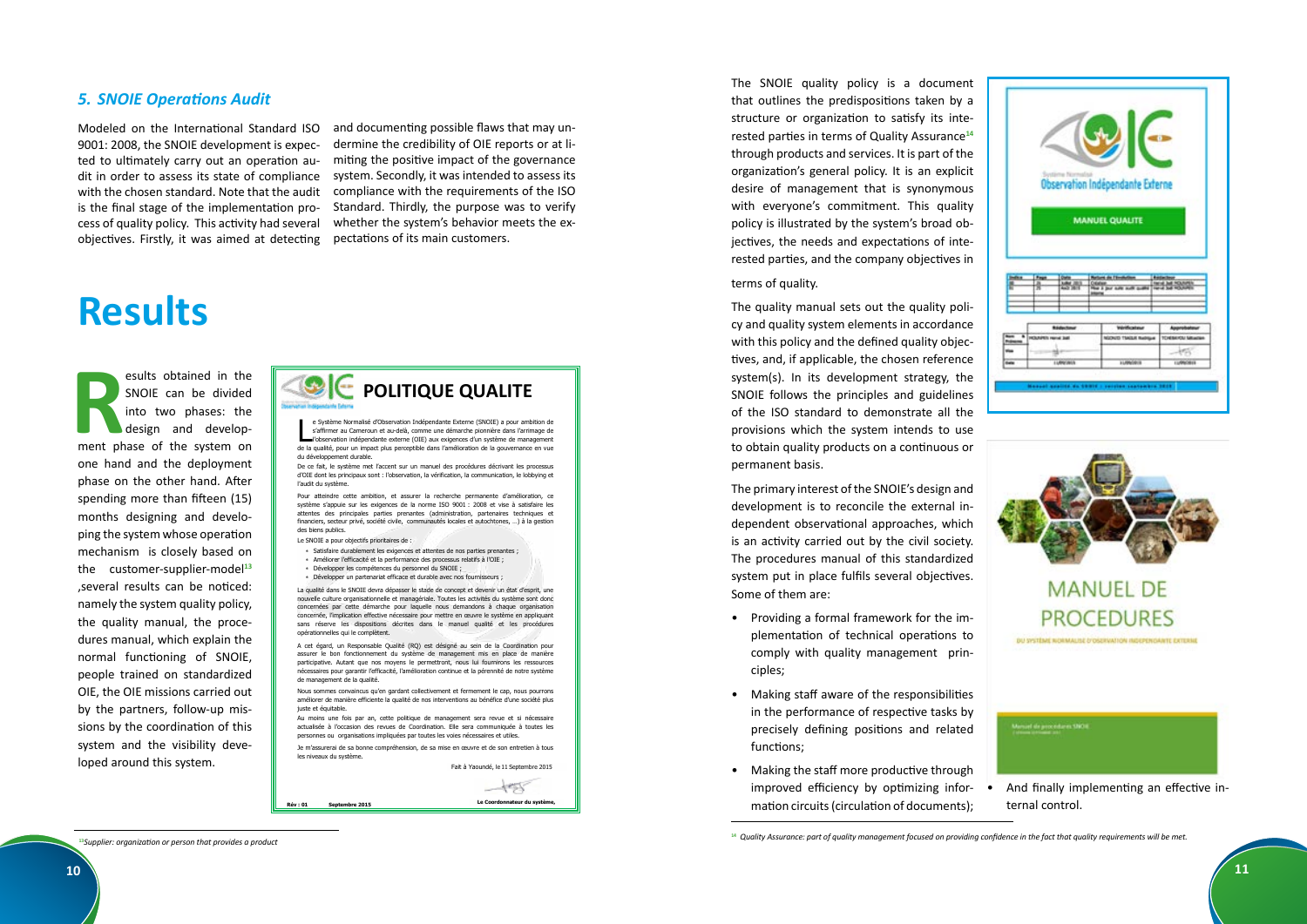Compliance and enforcement of these procedures affect the effectiveness of the management system that for SNOIE must lead to regular monitoring to mitigate the various risks that may result from irregularities or embezzlement but mostly from negligence, errors in execution, judgment or understanding.

Besides the documentation that SNOIE has helped develop, we must

also include the training of CSO representatives in standardized OIE amongst the results. It must be noted that the system is fundamentally based on CSOs, and as such they are considered direct actors involved in its operation. These CSO representatives received module-based training on conceptual approaches to quality management, control of functioning processes and tools. This training was organized in sessions both in classrooms and on the field with the main objective to familiarize the participants with the mastery of the system tools.

The signing of partnership agreements with Civil Society Organizations (CSOs) such as (SAILD, Ajesh, CEDLA, FCTV, PAPEL), the development of OIE activities by six (6) CSOs following ISO standards, the completion of 12 follow-up missions by partner CSOs and the realization of 3 follow-up missions by the project team are part of the series of results obtained during the SNOIE test phase especially in the regions covered by the project.

- The follow-up and reminding of the admi- nistration with five (5) follow-up letters;
- The organization of a press conference on the major reports reviewed by CTE members and submitted to the competent authority.

![](_page_6_Picture_16.jpeg)

The reaction from MINFOF on two occasions to inform us that the accusations were baseless and that legal proceedings have been launched operators whose names are mentioned in the report.

As concerns the visibility of the SNOIE whose

![](_page_6_Picture_5.jpeg)

results are provided at the national level, the results show the completion of two (2) press conferences, the publication of press articles by ten (10) news print media, the dissemination of information to a larger audience by four (4) audio-visual media on the successes of the SNOIE, two (2) radio communications and a film about SNOIE.

The interview conducted by online media and published on the site**15** was the main result achieved internationally.

Six (6) months after the effective deployment of SNOIE with the commitment of three (3) organizations (CSOs) divided across three regions**16** of Cameroon whose roles vary between observations and lobbying, some visible results have been recorded. Some of them include:

- the completion of (4) OIE missions by the CSOs and one (1) mission by the coordination with OIE reports produced.
- The organization of three CTE sessions**<sup>17</sup>** with assessment of reports submitted by observer organizations;

 *They are appointed on the basis of the complementarity between the respective profiles (logger, jurist, business manager, researcher and lawyer).*

|                                                                     | CTE <sub>1</sub> | CTE <sub>2</sub> | CTE <sub>2</sub> |
|---------------------------------------------------------------------|------------------|------------------|------------------|
| <b>Number of reports sumitted</b>                                   | 02               | 03               | 03               |
| Number of reports sent to<br><b>MINFOF</b>                          | 02               | 03               | 02               |
| <b>Number of reactions from MIN-</b><br><b>FOF based on reports</b> | 01               | 02               |                  |

Since the deployment of the SNOIE, three (03) CTE meetings have already been held with a total of seven (7) reports submitted to members for review, analysis and publication notice. The table below shows the number of reports for each CTE session, sent to and reacted to by MINFOF.

**<sup>15</sup>***Site: http://www.scidev.net/afrique-sub-saharienne/foresterie/actualites/q-r-norme-iso-proteger-ressources-naturelles.html Regions: the East, the South and the Centre*

**<sup>16</sup>***The technical and ethical review committee is a non-permanent body that was created by FODER in order to guarantee the technical and ethical quality of OIE reports prior to their publication by FODER. The mission of the CTE is to examine and analyze the external monitoring reports and make comments as well as recommendations on the technical know-how, the relevance, objectivity and morality of the reports submitted to it.*  **<sup>17</sup>***The CTE is composed of five (05) members or experts, respectively from a civil society organization, public administration, a forestry company or a private sector organization, a research institution and a law firm.*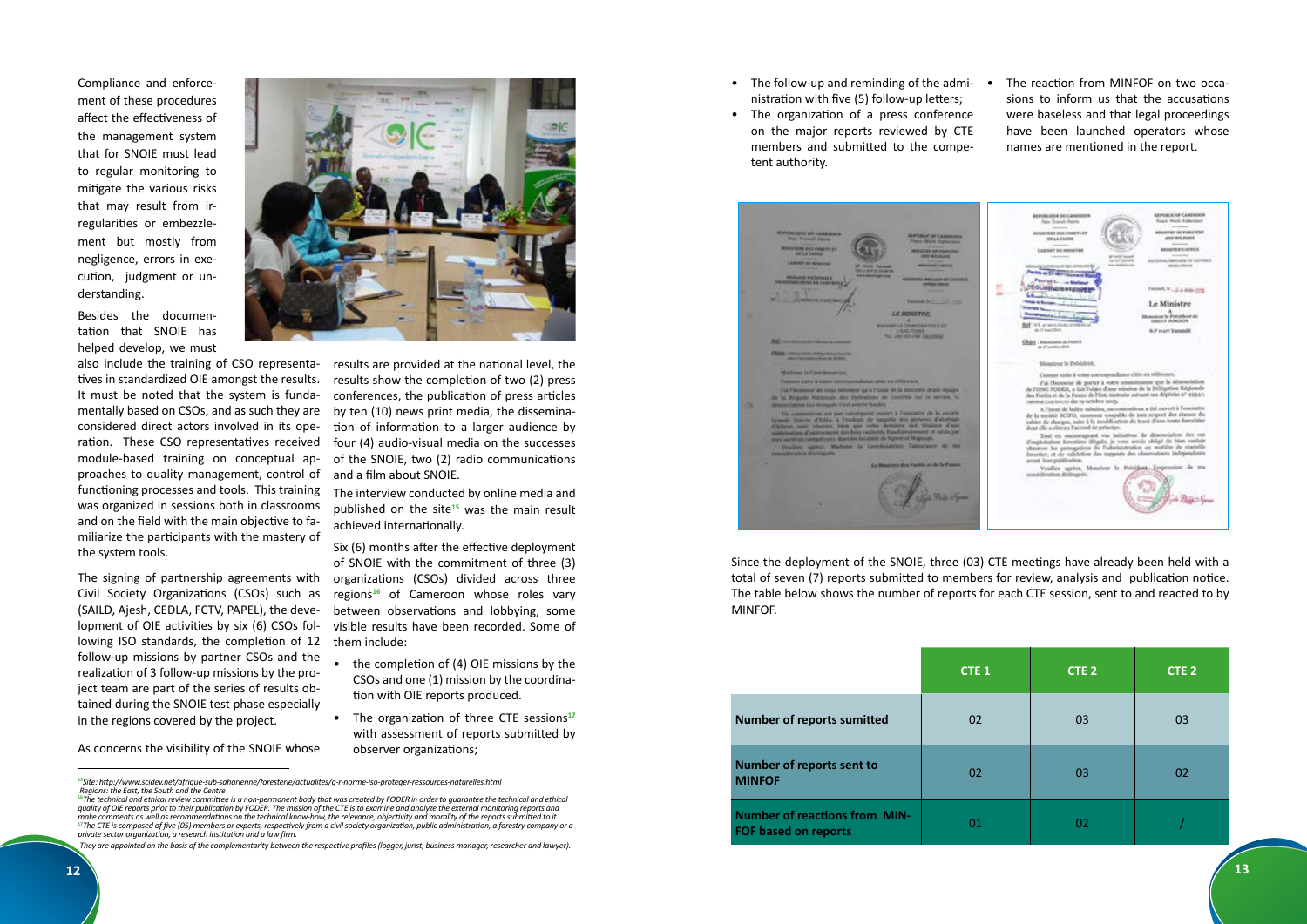![](_page_7_Picture_13.jpeg)

![](_page_7_Figure_0.jpeg)

![](_page_7_Figure_1.jpeg)

## **Discussion**

The use of the<br>
2008 version of<br>
the ISO 9001<br>
standard to de-<br>
sign this system is a reashe use of the 2008 version of the ISO 9001 standard to desuring symbol for the production of credible information considering the multiple requirements of this standard. Although the system is based on a recognized international standard, its operationalisation characteristics with audit phases are telling to

assess the quality of the expected product. In addition, the system's structure with the decompartmentalisation of processes and sub-processes reveals the levels of processing of the information sought by interested parties.

The standardized external independent monitoring system ensures its operation through its diverse interested parties whose expectations are huge, varied and whose influence can be direct and indirect vis-à-vis the system. The analysis from interested parties has made it possible to understand that the privileged stakeholders in the SNOIE are CSOs, and who can intervene from the local to national level. Closer collaboration with these actors in terms of developing loyalty is a significant avenue that should be considered during the of the information sought. implementation or deployment of the sys-

tem. In its collaboration strategy, the SNOIE considers the administration as the principal beneficiary of the final product. The quality policy, quality manual and procedures manual, which are the main system documents, serve as justification for commitments that the system wants to fulfill. The choice of CSOs in follow-up and monitoring missions shows the assessment made by the final addressee of the report published by the SNOIE.

With the number of OIE missions already undertaken to date and in view of the reaction from the competent authority regarding reports that it has received from the system, it can be observed that the tools used by the system, starting from exposure to the preparation of the report guarantee the credibility

## **Bibliography**

ISO 9001:2008 Standard\_ Quality Management System and its requirements, 13 p FD X 50 – 176 Standard\_Management Tool: process management, 5p ISO 9004: 2004 Standard Management of the sustainable success of an organization  $-$ Quality Management Approach, 5 p Norme NF 50 – 160 Standard Guide for drafting the quality manual, 5p FODER 2015 Final report on EU-FLEGT2 Project Implementation \_Sept.2015

![](_page_7_Picture_10.jpeg)

This article was drafted by FODER as part of the project « Congo Bassin VPA Implementation - Championing Forest Peoples' Rights and participation» (EU-CFPR) financed by the EU and DFID and carried by the CIDT / University of Wolverhampton.